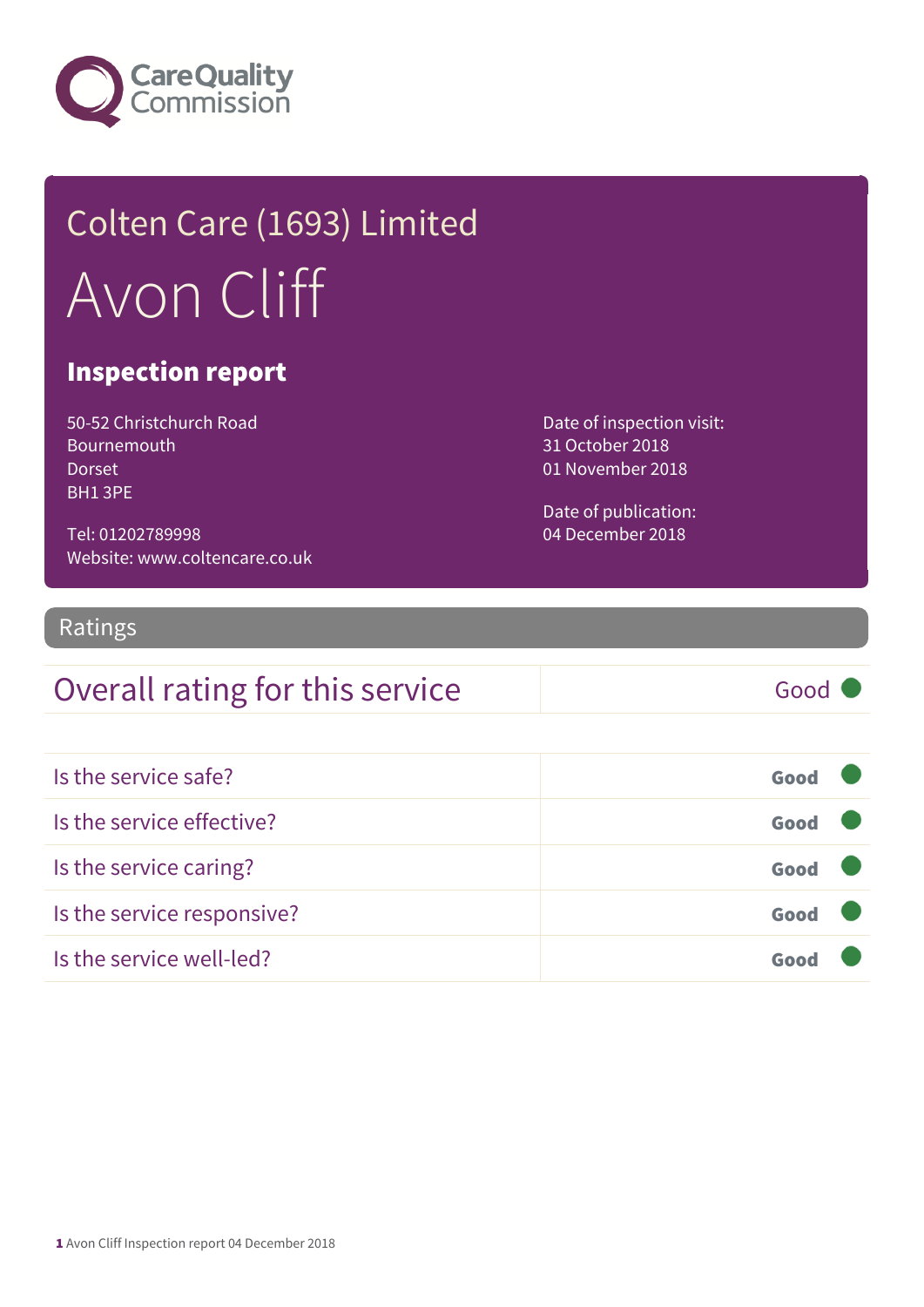#### Summary of findings

#### Overall summary

This comprehensive inspection took place on 31 October and 1 November 2018. The first day was unannounced.

Avon Cliff is a 'care home'. People in care homes receive accommodation and nursing or personal care as single package under one contractual agreement. CQC regulates both the premises and the care provided, and both were looked at during this inspection.

Avon Cliff accommodates up to 52 older people in purpose-built premises. Nursing care is provided. There were 43 people living or staying there when we inspected.

The registered manager, who had been in post since April 2018, had recently resigned. A registered manager is a person who has registered with the Care Quality Commission to manage the service. Like registered providers, they are 'registered persons'. Registered persons have legal responsibility for meeting the requirements in the Health and Social Care Act 2008 and associated Regulations about how the service is run. The service had been through a period of change. The previous registered manager had worked at the home for several years and had moved to another home operated by the registered provider in February 2018. The registered provider had provided interim management for the service and everyone we spoke with during the inspection had confidence in these arrangements and staff told us they felt well supported.

At our last inspection we rated the service good. At this inspection we found the evidence continued to support the rating of good and there was no evidence or information from our inspection and ongoing monitoring that demonstrated serious risks or concerns. This inspection report is written in a shorter format because our overall rating of the service has not changed since our last inspection.

. All of the feedback we received about Avon Cliff from people, visitors was positive. People were happy living at the home and reported that they felt well cared for. The atmosphere in the home was warm and friendly.

People were supported by staff who understood how to recognise the risks and how to support them to reduce these. Staff understood how to identify and report abuse and how to whistle blow. Staff also supported people to take medicines safely.

People were supported by skilled and caring staff who were well trained and supported.

People were enabled to have maximum choice and control of their lives and staff did this in the least restrictive way possible; the policies and systems in the service supported this practice.

People, relatives and professionals told us they could confidently raise any concerns, and these were addressed appropriately.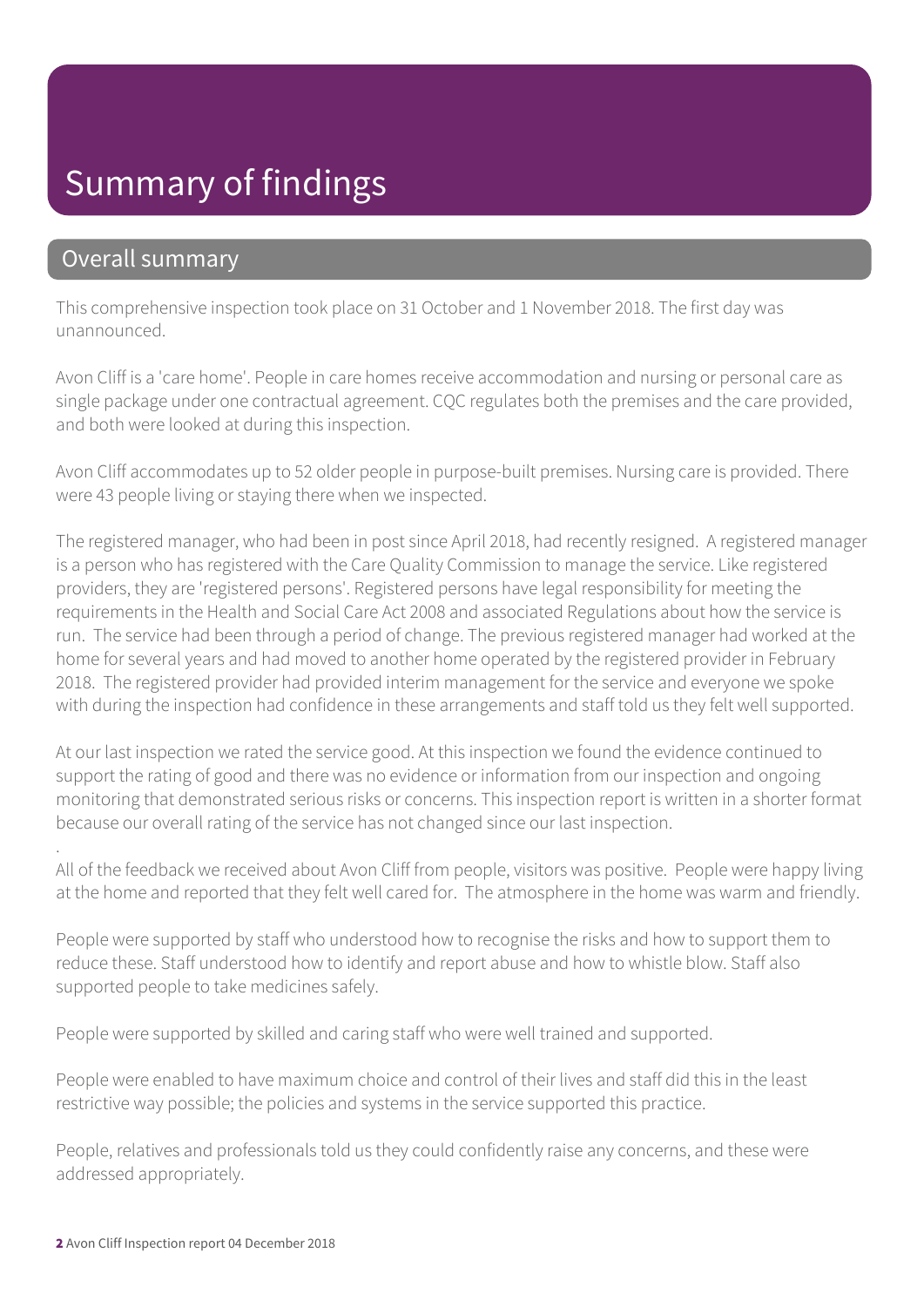Quality assurance systems involved people and led to a safer and better-quality service.

Further information is in the detailed findings below.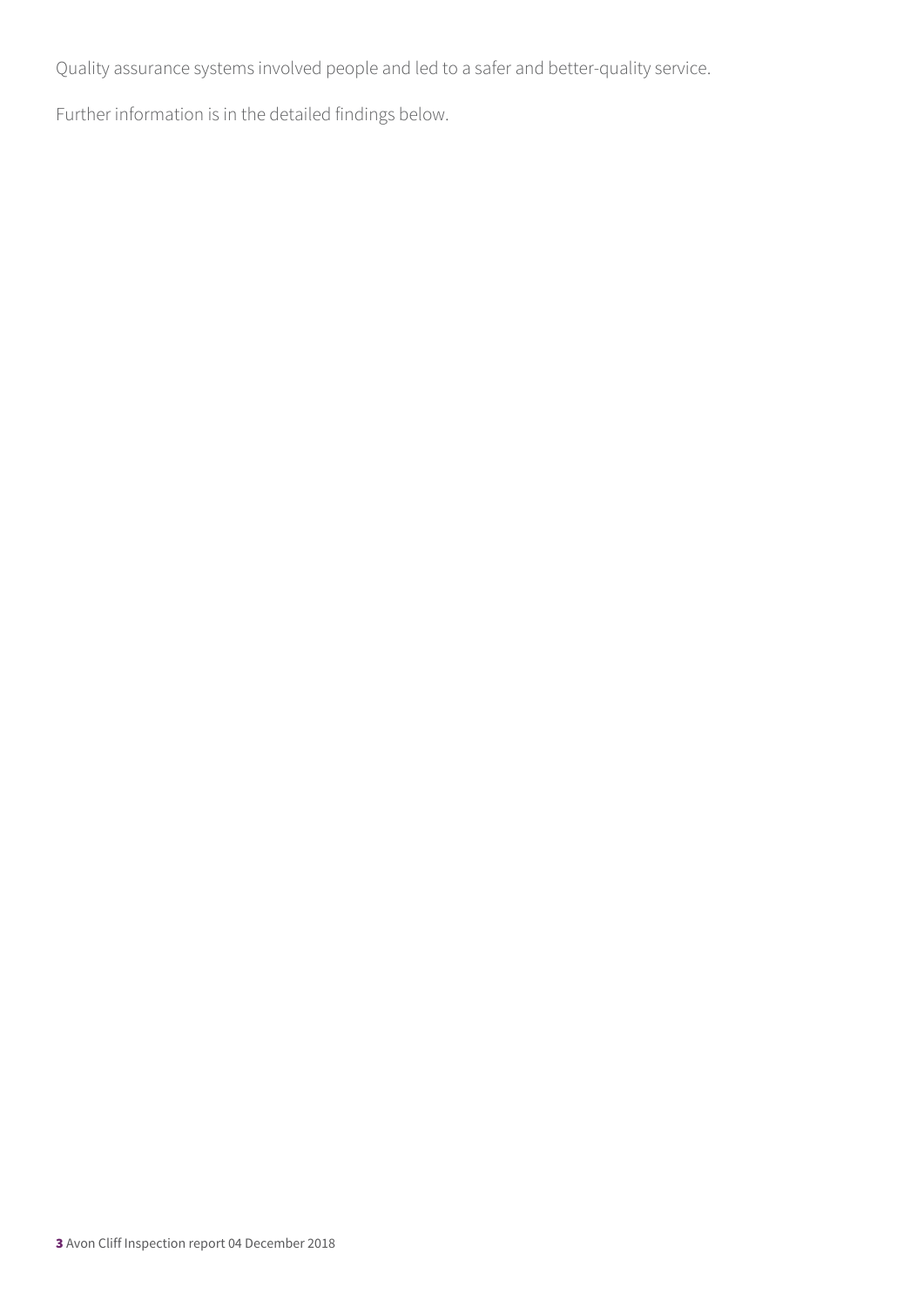#### The five questions we ask about services and what we found

We always ask the following five questions of services.

| Is the service safe?       | Good |
|----------------------------|------|
| The service remains Good.  |      |
| Is the service effective?  | Good |
| The service remains Good.  |      |
| Is the service caring?     | Good |
| The service remains Good.  |      |
| Is the service responsive? | Good |
| The service remains Good.  |      |
| Is the service well-led?   | Good |
| The service remains Good.  |      |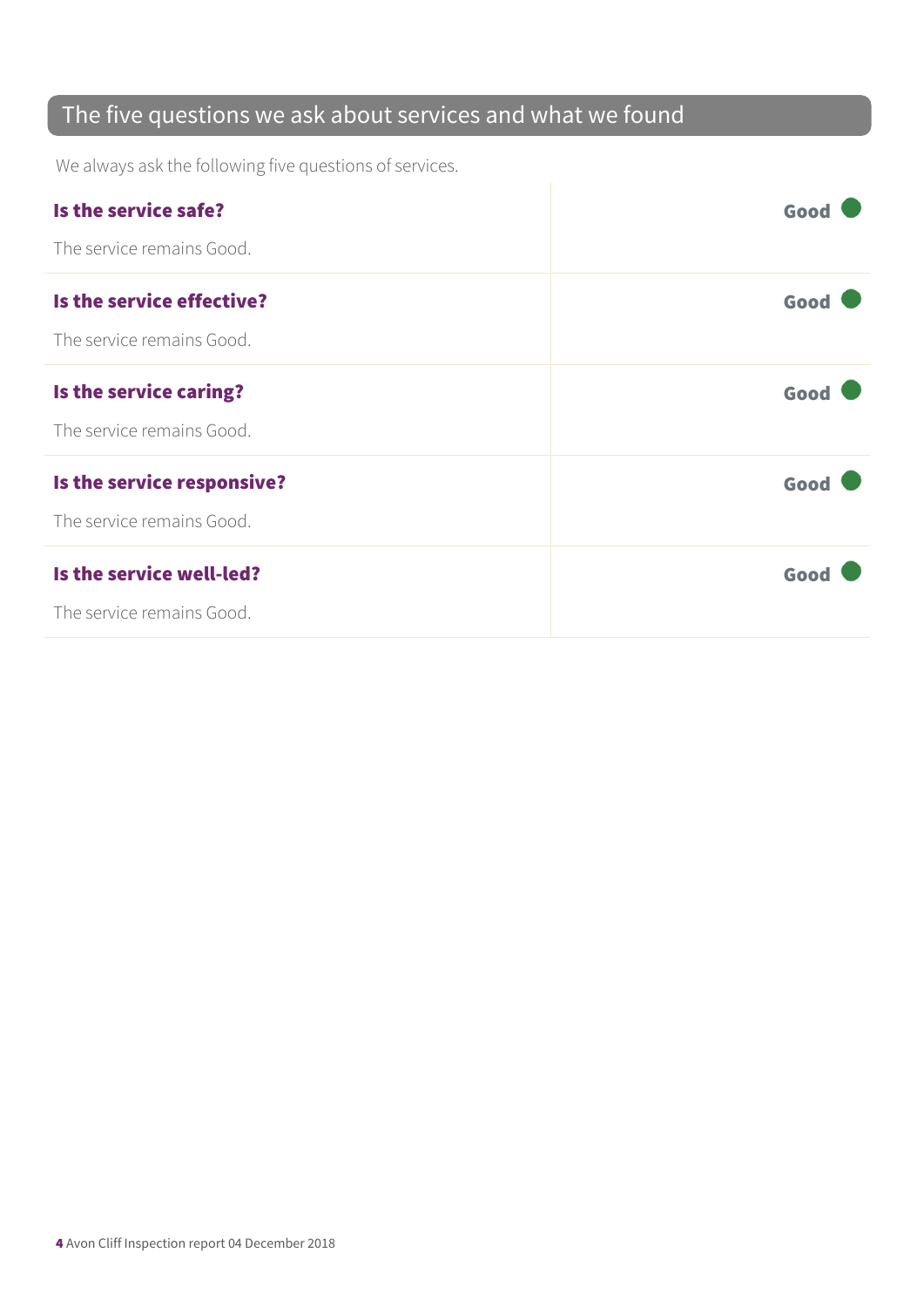

# Avon Cliff Detailed findings

### Background to this inspection

We carried out this inspection under Section 60 of the Health and Social Care Act 2008 as part of our regulatory functions. This inspection was planned to check whether the provider is meeting the legal requirements and regulations associated with the Health and Social Care Act 2008, to look at the overall quality of the service, and to provide a rating for the service under the Care Act 2014.

This was a routine comprehensive inspection. The inspection took place on 31 October and 1 November 2018. The first day of the inspection was unannounced. The inspection team was made up of an adult social care inspector, an assistant inspector, a specialist advisor in general adult nursing and an expert by experience. An expert by experience is a person who has personal experience of this type of service either because they have used this type of service or have cared for someone who has used this type of service. Their experience related to older people and to people living with dementia.

We used the information the provider sent us in the Provider Information Return (PIR). This is information we require providers to send us at least once annually to give some key information about the service, what the service does well and the improvements they plan to make. We reviewed all the other information we held about the service, including previous inspection reports and any notifications received by the Care Quality Commission. A notification is information about important events, which the provider is required to tell us about by law. We also contacted the local authority commissioners of the service to establish their view of the service.

As part of the inspection we spoke with eight people who lived at the home to find out about their experiences of the care and support they received. We also spoke with nine staff members, a registered manager who was providing management support at the home and two operational staff from the registered provider who also supported the home. In addition, we spoke with nine visitors to people living in the home.

We looked at seven people's care plans; these included risk assessments and medicine records. We also looked at records relating to the management of the service including audits, maintenance records, and three staff recruitment, training and supervision files.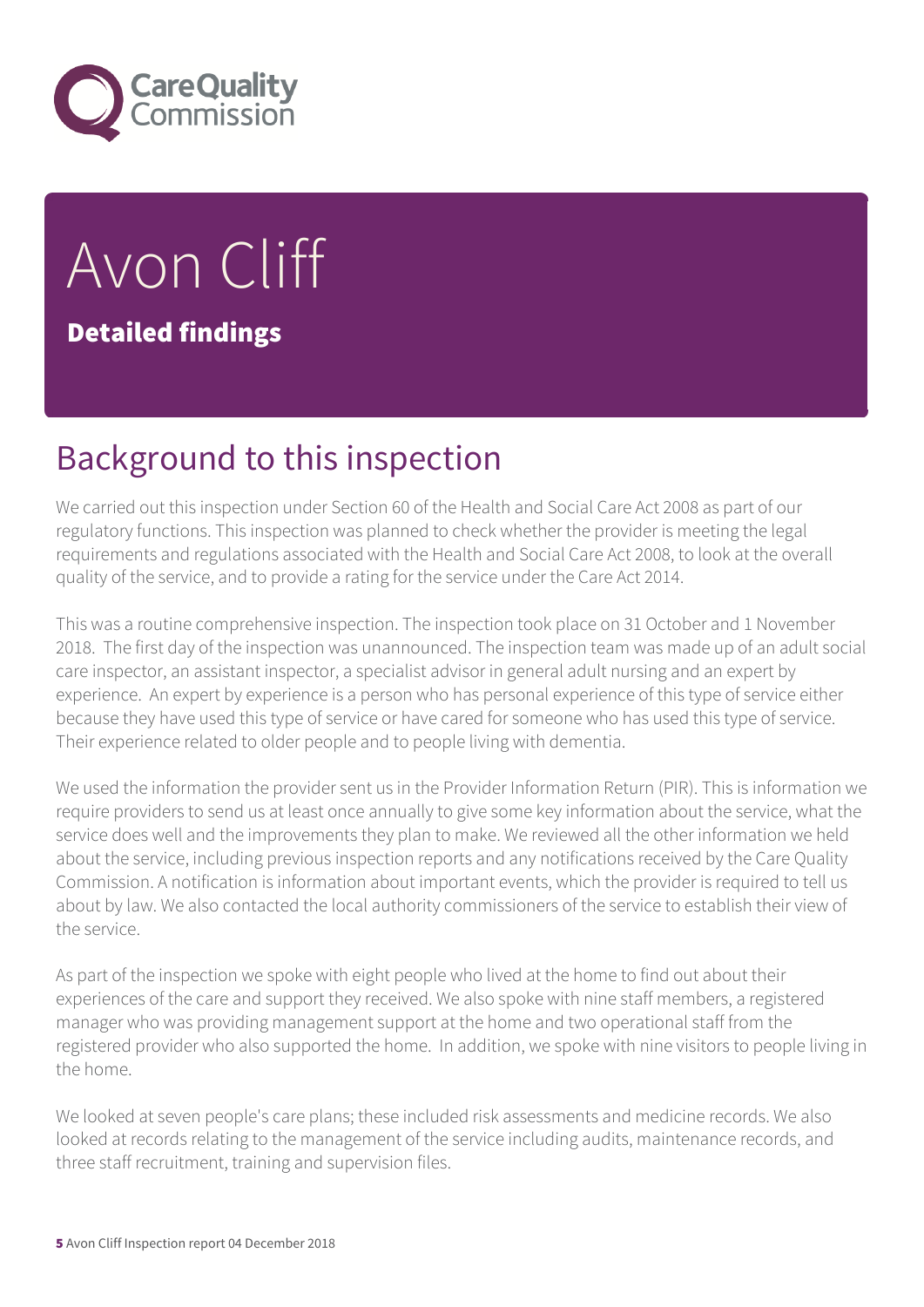#### Is the service safe?

#### Our findings

People told us they felt safe and well cared for living at Avon Cliff. Visitors also told us that they were confident that their relatives or friends were protected and kept safe. One visitor told us, "it was not so good in a previous care home, she is better here, I sleep better".

People were supported by staff who understood the risks they faced and were motivated to support them to live full lives. We saw that people were relaxed in the company of staff throughout our visits. A visitor told us, "it is perfect, the care is lovely".

Staff worked with people and appropriate professionals to monitor, assess risks and develop plans and responses together. This meant that people were able retain independence and determine the support they wanted.

Staff also understood their role and responsibilities to protect people from abuse. Staff and the senior management team advocated for people to promote their safety and human rights.

People had help from, safely recruited and appropriately trained, staff. People and relatives commented that staff were available when needed. A visitor told us, "The staff are all very caring. The best thing about the care home is the level of care and the consideration from the staff. If I could change anything, it would be the waiting time for staff to help residents get up. They do prioritise people who have appointments". We discussed this with the management team who accepted this comment and explained that, when there are busy periods because a number of people require support at the same time, staff are instructed to explain this to people and to ensure people are attended to by priority of needs.

People received their medicines when they were needed and in ways that suited them. There were systems in place to ensure that this was done safely. Where issues were identified, for example omissions in the recording of cream applications, they were addressed, and improvements monitored.

People were supported by staff who understood the importance of infection control and helped them to maintain clean and safe environments. The home was well maintained and clean throughout. One person told us, "They hoover every day, it is very clean". Staff were trained in infection prevention and control. There were numerous posters around reminding people, their visitors and staff of the importance of hand washing. Domestic staff were observed throughout the inspection and demonstrated they followed the required standard and practice to ensure the home remained clean.

The service recorded and analysed accidents and near misses to understand what had happened, identify trends, and help prevent them happening again. There was an open approach to learning when things went wrong. Information was shared appropriately with other professionals, people and relatives and advice was sought and shared amongst the staff team.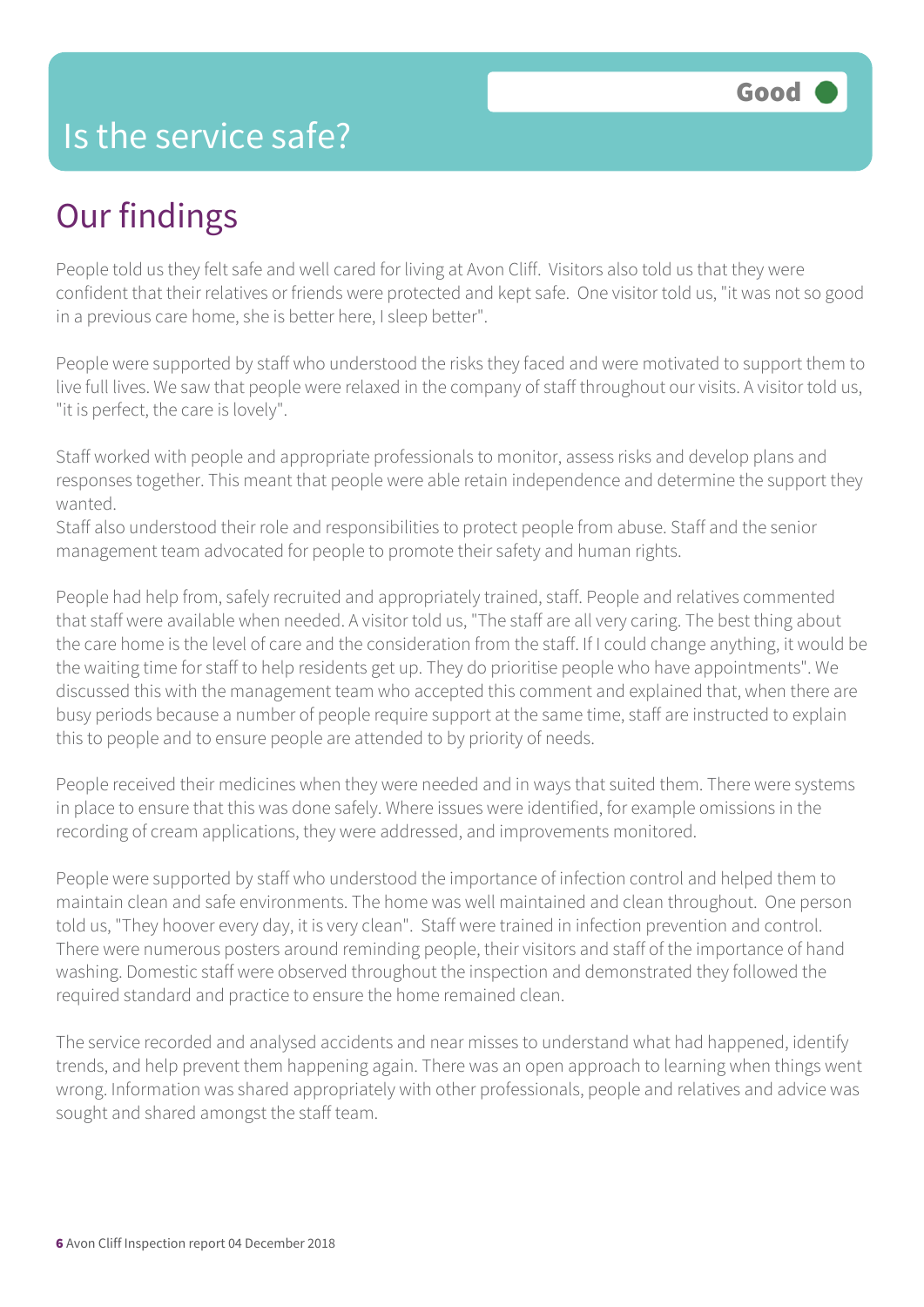### Is the service effective?

# Our findings

People and visitors told us that they were confident that staff had the skills and knowledge to care for them.

Staff completed a comprehensive induction and did not work unsupervised until they and the management team were confident they could do so. Some training was considered mandatory, such as health and safety including fire and infection control, moving and repositioning, Mental Capacity Act [MCA] and Deprivation of Liberty [DoLS], Safeguarding vulnerable adults and an introduction to dementia. Regular refresher training was also provided to staff in accordance with legal requirements and industry good practice standards. Most training was in an electronic format but face to face training and workbooks were also evident. Training records showed that careful monitoring took place to ensure staff were up to date with their training and arrangements were made to book training for them where necessary. Care staff were also expected to complete the care certificate when they began their employment with the registered provider. The care certificate is a nationally recognised training programme that sets out the knowledge, skills and behaviours expected of staff working in health and social care. The registered nurses also confirmed that they were able to access good training and support to ensure their professional registration was maintained.

All of the staff we spoke with during the inspection spoke positively about the provision of supervision and support available to them. Records showed that some people had not received supervision and support as frequently as the registered provider's policy required. The registered provider confirmed that this was due to the recent changes in management at the home and was able to demonstrate that a plan was in place to address this. All of the staff we spoke with confirmed that they were always able to access support if they required it.

People's needs were assessed prior to their admission and care plans were created from these assessments. Regular reviews were also carried out once the person was living at Avon Cliff and records were updated to reflect people's current care and support needs. People and visitors all confirmed they had been actively involved in their assessments and reviews.

People were supported by staff who understood their care and support needs and could describe these with confidence. Some care plans did not reflect the level of detail that staff told us about. The management team were able to demonstrate that they had already identified this issue and were taking steps to ensure improvements were made.

People who lack mental capacity to consent to arrangements for necessary care or treatment can only be deprived of their liberty when this is in their best interests and legally authorised under the MCA. The procedures for this in care homes and hospitals are called the Deprivation of Liberty Safeguards (DoLS). DoLS applications were made, and authorised safeguards monitored, appropriately.

Staff all understood the importance of seeking the least restrictive option when providing care to people who could not consent and gave examples of how they sought to establish how / if a person wanted the support and care they were offering. Best interest's decisions had been made involving professionals and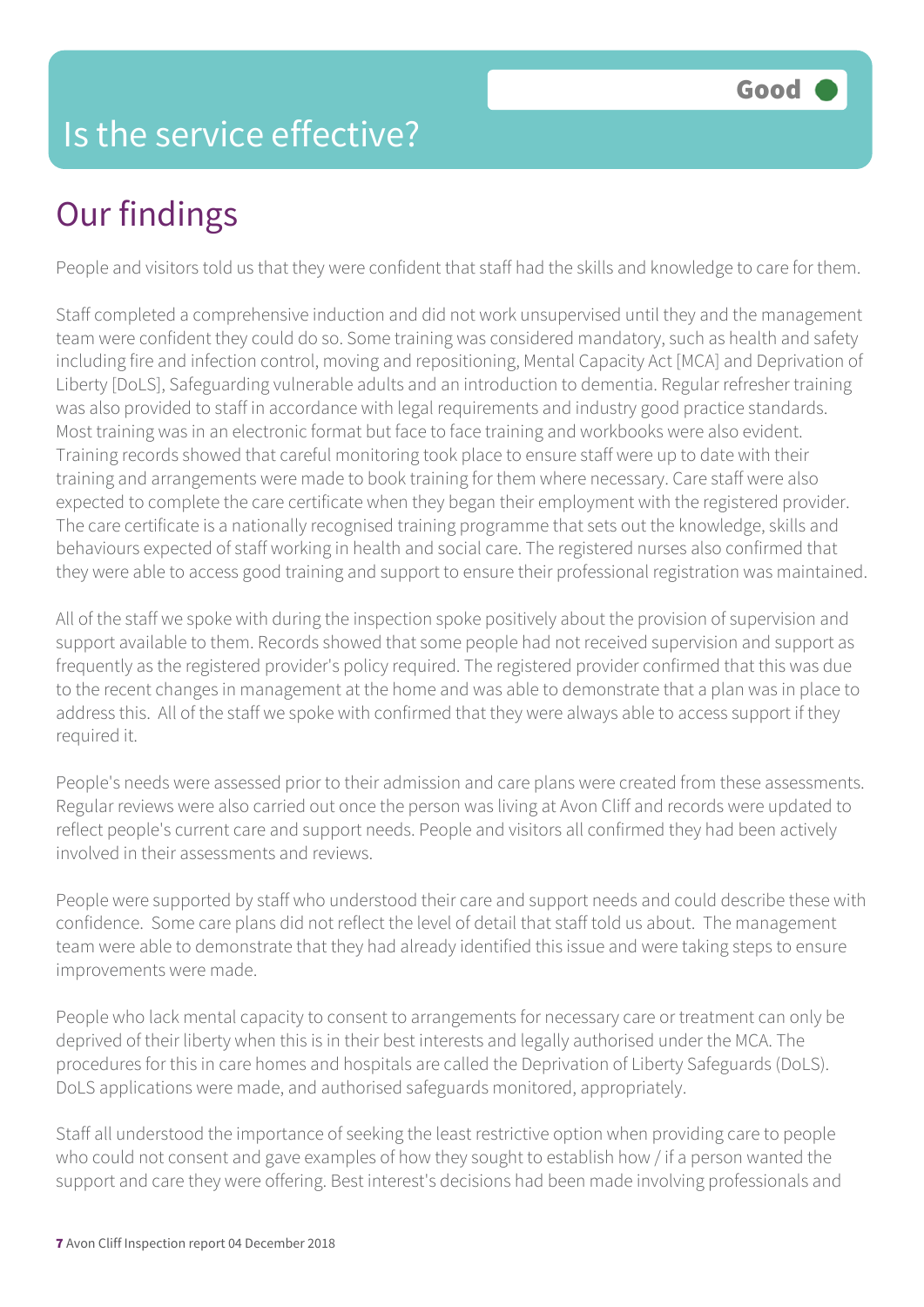people who knew the person well. The views of the person, and knowledge of their preferences, were respected throughout this process. Where people could not consent to their care regular reviews of their care plans were undertaken with people who knew them well to check that their best interests continued to underpin the care they received.

People were supported to maintain their health. People told us they had access to health care any time they wished, and if they felt unwell they would speak to staff.

People's nutritional and hydration needs were being met and the standard of catering and meal time experience at the home was good. Where concerns were highlighted food and fluid charts were put into action to try to prevent people becoming unwell.

People were observed to have good mealtime experiences. Tables were set with tablecloths, cutlery, crockery and condiments. Choices of cold drinks were available with meals. The food looked and smelt appetising. People told us they enjoyed the food at Avon Cliff. We observed the lunchtime meals and saw it was a sociable and relaxed occasion. One person told us, "The food is excellent". A visitor told us, "the food is lovely here. Her needs have changed, she is having difficulty gripping the cutlery because her grip has degenerated. She is now on a soft diet, which is cut up for her. I will assist her at lunch time". Another visitor said, "my mother loves the food, she eats it all, she is a fussy eater".

The environment was well maintained to a standard that reflected respect for the people living and working in the home. There was a very homely feel to Avon Cliff and the thought given to the décor was clear: there were comfortable seats by the lift areas on all floors for people waiting for the lift. This was both sensible and practical but made to look attractive and part of the home at the same time.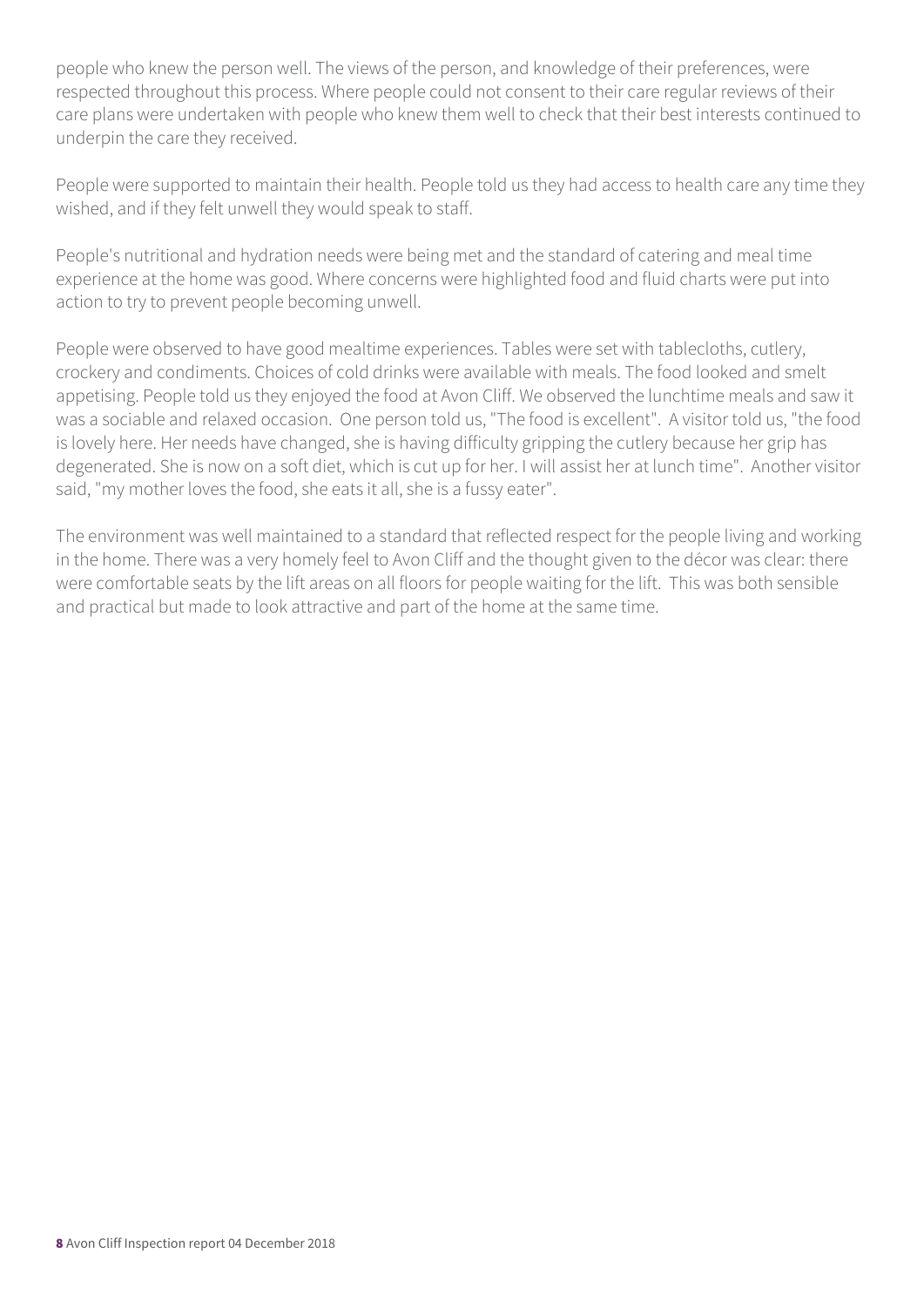## Our findings

People were supported by staff who knew them well and cared about them. When asked about the support people needed, staff focussed immediately on the things they knew about what made people reassured and happy. They described the importance of spending time with people and explained how much they enjoyed this. This response was universal across all of the staff we spoke with.

Staff spoke with respect and kindness about people and their discussions were full of references to shared experiences. People and relatives told us they liked the staff; making comments such as: "the staff are very friendly. It is quite nice here they [staff] are very kind to you", "my mother has been here for 5 years. I am happy with the care" and "people and staff are genuinely caring".

People were observed to look relaxed and comfortable around staff. There was a calm, relaxed, friendly atmosphere and we saw staff took time to sit and chat with people. We heard some good-humoured banter shared between people who used the service and staff which resulted in people laughing.

Equality and diversity training was provided to all staff. Staff spoke confidently about treating people equally and fairly.

People wishes were respected with the daily choices they made or were supported to make. They confirmed that staff respected their privacy at all times. People's different cultures and beliefs were recognised and respected.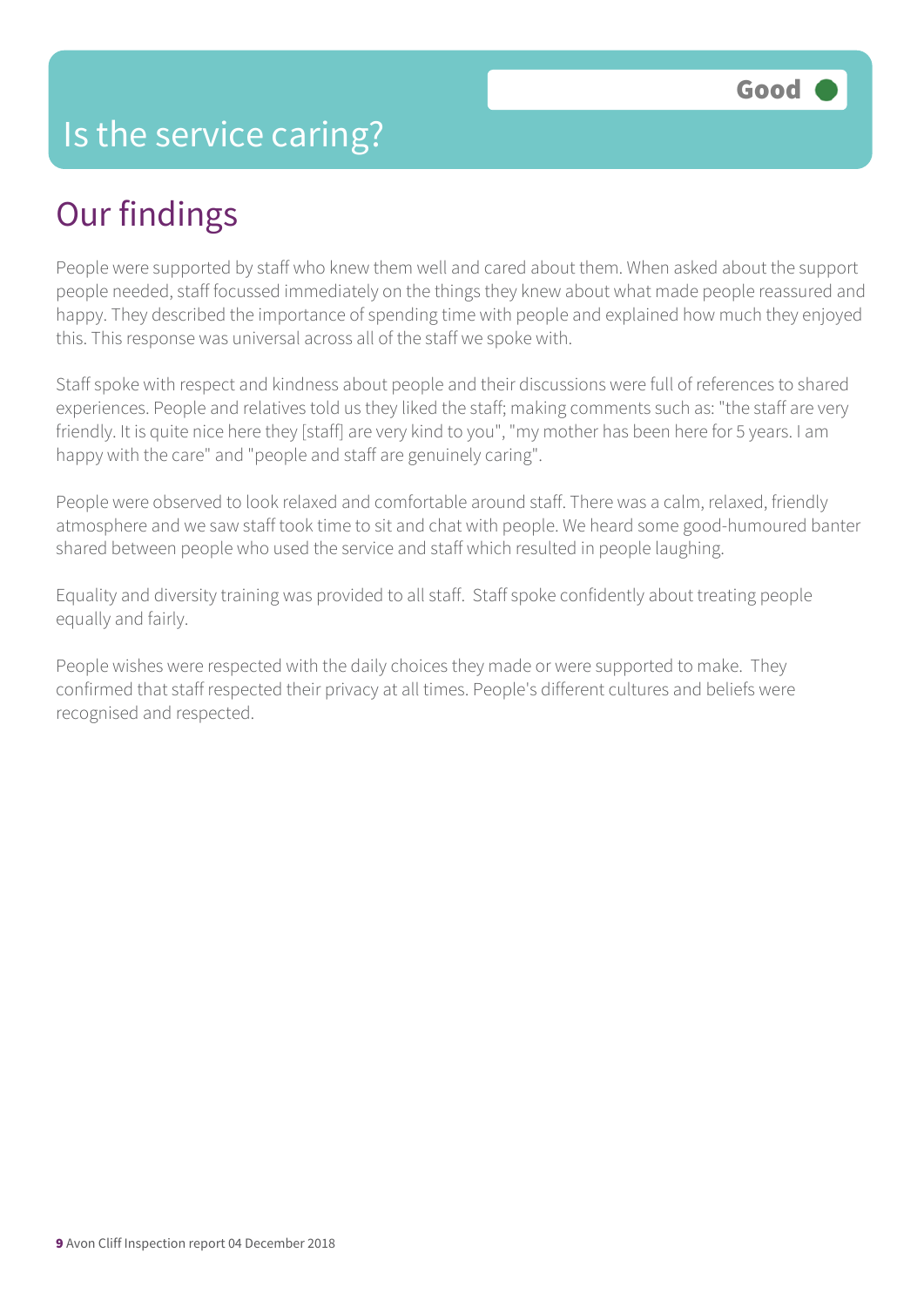## Our findings

People and relatives told us that staff always responded to their needs and preferences. They described care that was personalised to their own individual needs and when staff described people's care they spoke with knowledge, understanding and compassion. We received comments from people and relatives such as: "I am a great complainer ordinarily, but I can't find anything to complain about. [resident's name] is putting weight back on again now. The call bells are answered promptly. He goes to bed when he wants. He gets his tablets at appropriate times. I give it 10 out of 10" and, "Mum wouldn't use the call bell. If I ring they respond quickly. If they are assisting someone else, they come and say how long they will be before they come back. My mother is unwilling to disturb the carers. She is also unable to use the call bell without being prompted, so the care staff check her regularly".

People confirmed they were involved with organising their care plan and said that the staff were flexible and responsive to their needs. Discussions with staff and analysis of records showed that people were provided with the support and equipment they needed to remain independent as possible or to ensure their needs were met. One visitor told us, "my mother has patches for pain relief. My sister reviewed the Care Plan 2-3 weeks ago. She [my mother] also had a memory test [that the staff organised]".

End of life discussions had taken place and people had end of life care plans in place. The management team and staff were committed to providing people who used the service with the best end of life care they could possibly give and provide support to families and friends at this time.

There was a varied and interesting activity programme organised and run by a team of activities coordinators known as companions. These were based on people's hobbies, interests and wishes and tailored to their individual needs. There were regular trips out for those who wished and were well enough. The month's activity programme was prominently displayed on notice boards around the home and weekly reminders were given to people to keep in their rooms. People said there was plenty for them to do if they wanted. Whilst people were encouraged to join group activities downstairs, their choice not to was respected. Staff were aware of people who may be at risk of social isolation and care was taken to ensure that time was spent with people on an individual basis either in their rooms or another part of the home of their choice. When we asked people about the activities at Avon Cliff, they told us things such as, "I join in with activities when I want to. I like knitting and singing". Visitors told us, "[Companion name] is always encouraging people to join in. [person's name] really enjoyed the bingo last night" and ""my mother regularly attends activities because she likes everyone. She is great friends with [Companion named] and the residents".

The service had established links with the local community and continued to develop these. During the second day of the inspection there was a 'knit and natter' group in the café which was attended by people from the wider community.

Senior activities staff told us how they had recently reviewed and amended their working patterns because people had requested more activities in the evening. The first day of the inspection took place on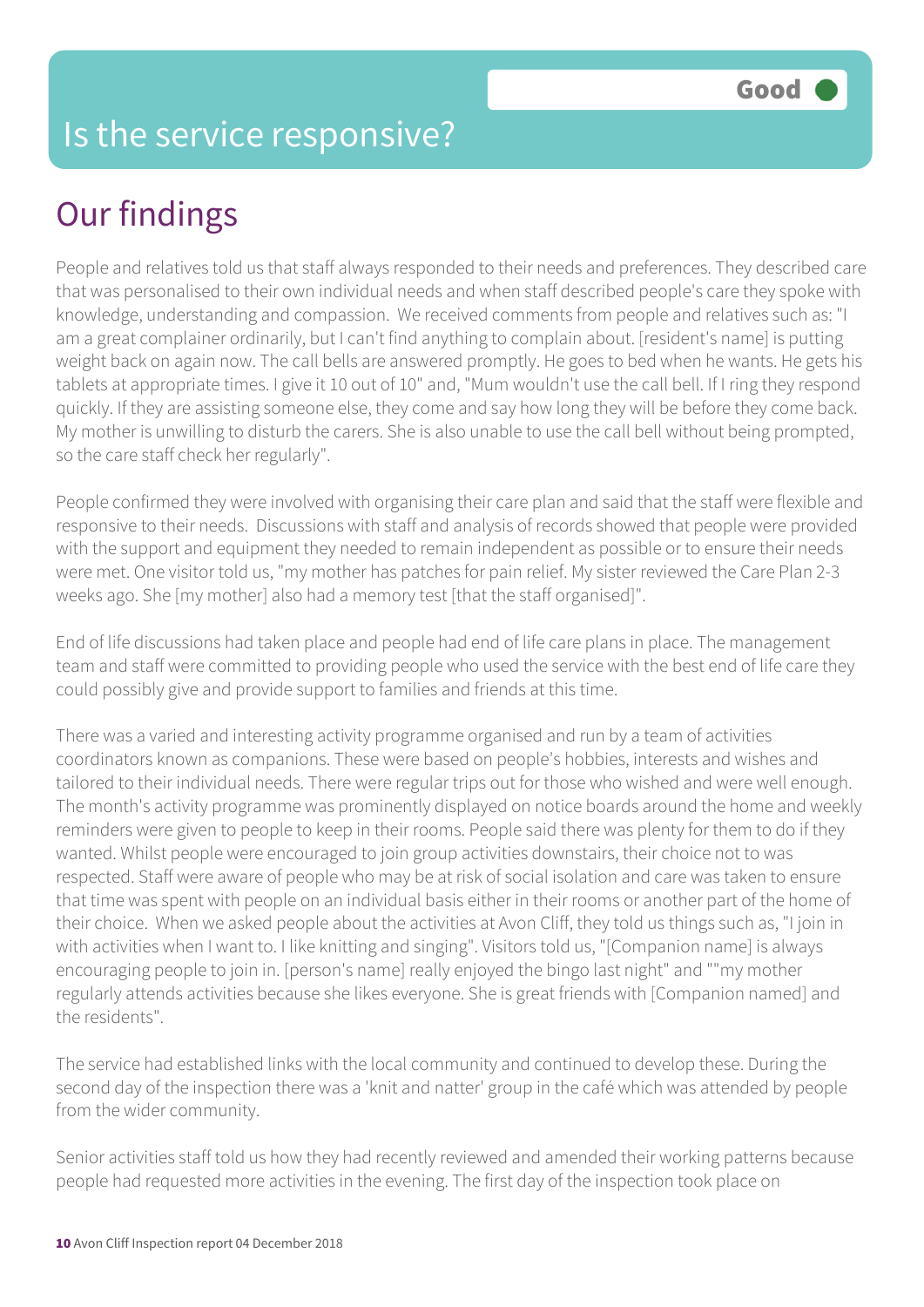Halloween. People living at Avon Cliff had been consulted about whether to celebrate this and decorate the home accordingly. People's response had been that this was not a tradition that they were used to, and they did not wish to be involved so this had been respected.

The service met the Accessible Information Standard. This is a legal requirement for providers to ensure people with a disability or sensory loss are given information in a way they can understand and have the communication support they need. Assessments, care plans and hospital transfer information flagged people's communication needs. Staff provided the support people required, such as with cleaning and wearing glasses.

People's concerns and complaints were listened and responded to and used to improve the quality of care. Information about how to raise a concern or make a complaint was readily available and was prominently displayed around the service. People and relatives told us they would feel confident to complain to the registered manager if necessary. There had been three formal complaints in 2018. These had been addressed promptly in line with the provider's policy. Any learning from these complaints had been shared as necessary.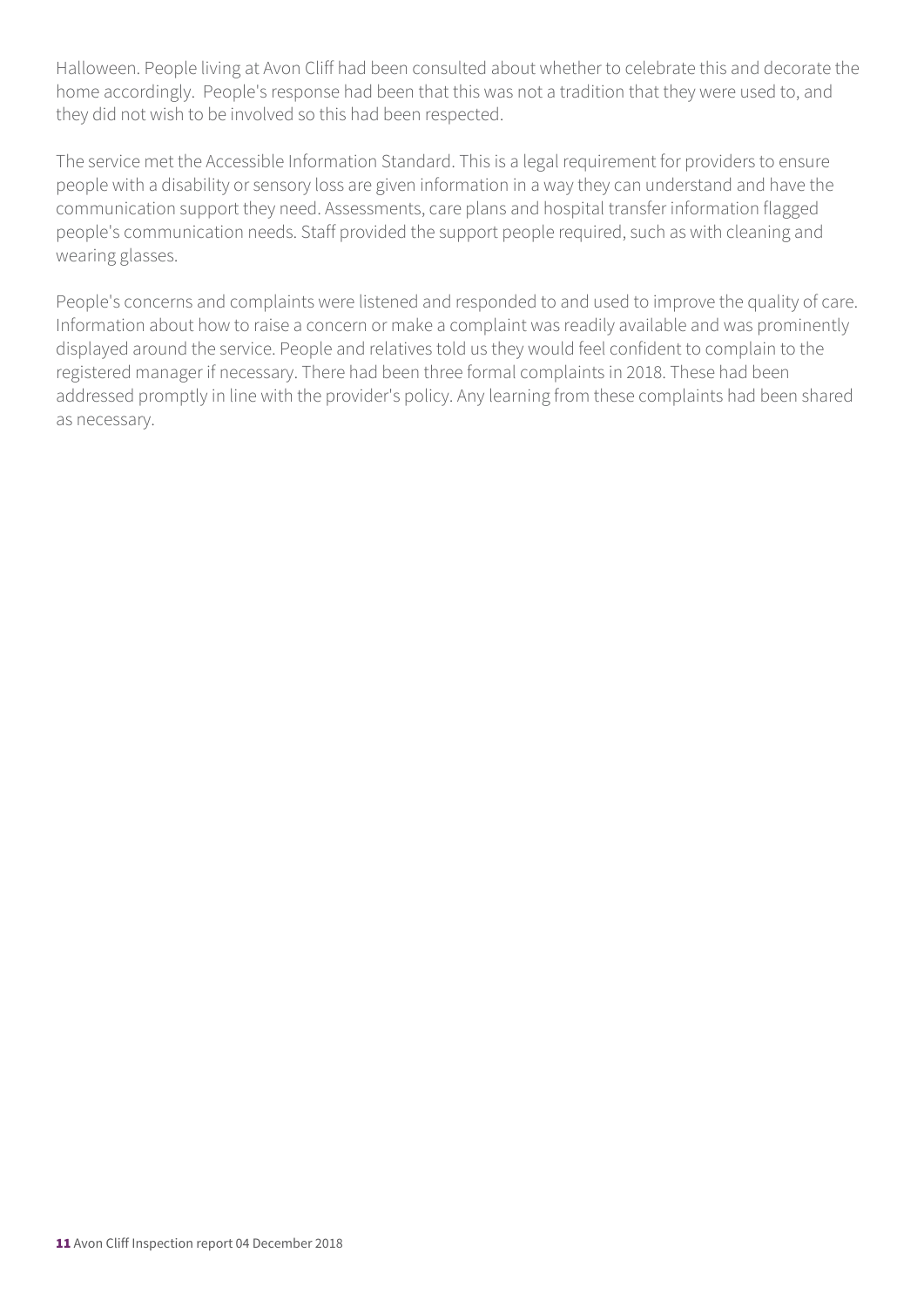## Our findings

The service had a positive, person-centred, open and inclusive culture. Its atmosphere throughout the inspection was homely, happy and friendly. Everyone we spoke with told us they felt the home was well run and provided good care and support to people. We received comments such as, "the home is well run, it is the best."

The registered manager had recently resigned. A registered manager is a person who has registered with the Care Quality Commission to manage the service. Like registered providers, they are 'registered persons'. Registered persons have legal responsibility for meeting the requirements in the Health and Social Care Act 2008 and associated Regulations about how the service is run. The service had been through a period of change. The previous registered manager had worked at the home for several years and had moved to another home operated by the registered provider in February 2018. The new registered manager had been in post since April 2018. The registered provider had provided interim management for the service and everyone we spoke with during the inspection had confidence in these arrangements and staff told us they felt well supported.

At this inspection people, visitors and staff confirmed that, even with the changes to management, they felt the service was well managed. They said there was a clear management structure which meant they knew who to approach and that the management team were approachable and supportive.

The registered provider placed great emphasis on the quality of people's experiences and the care they received. To monitor and review this, there were comprehensive quality monitoring systems in place. These systems were robust, and their effectiveness was demonstrated at this inspection because the issues that we identified with regards to some aspects of care planning and record keeping had already been identified and steps were being taken to address this. There was a regular programme of checks and audits in areas including accidents and incidents, infections and wounds, medicines and records. Previous audit records showed that issues were identified, and actions taken to rectify the issue.

The quality of recording was variable in some areas. For example, some care plans were detailed and very personalised and others provided only basic information that was more generic than person centred. The analysis of information gathered was also not always useful and efficient. For example, staff had recorded that two people had lost a great deal of weight over a four week period. Staff had not questioned whether this was correct or acted to address such a major weight loss. It later transpired that the recorded weights were incorrect, and people had not experienced major weight loss. The registered provider was able to demonstrate that, prior to the inspection and following the resignation of the registered manager, they had identified issues and concerns, begun to complete additional checks and audits and had already noted these areas for action and improvement.

Peoples experiences were also monitored through the use of regular meetings and surveys and the registered provider also employed a "mystery shopper" service to provide additional independent feedback. Meetings were minuted and included any actions or responses that were required. Surveys were analysed,